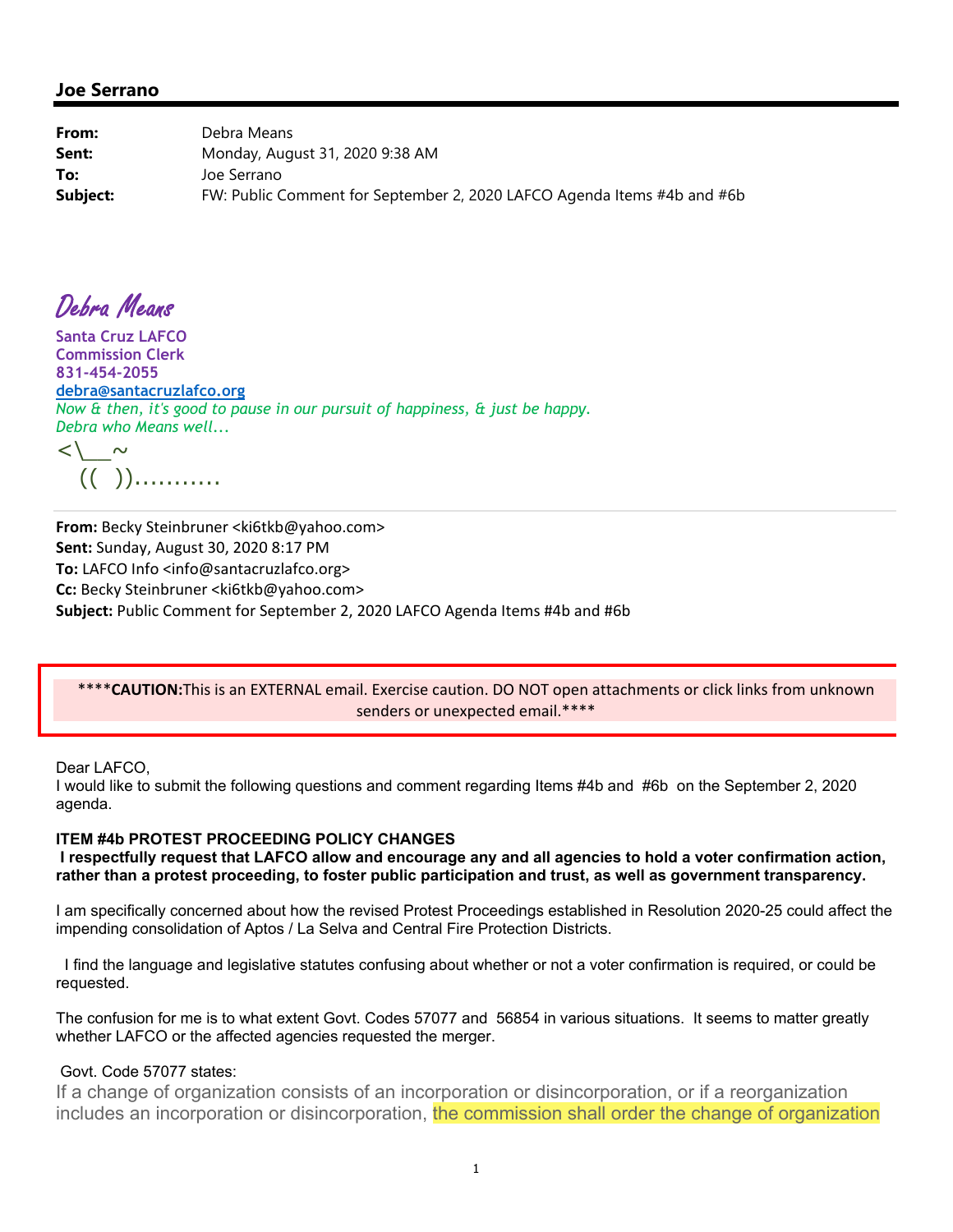# or reorganization subject to confirmation of the voters. **A protest proceeding shall not be conducted.**

## https://codes.findlaw.com/ca/government-code/gov-sect-57077.html

 While Mr. Serrano has let me know in correspondence that this applies only to city incorporations, the language in statutes seems to include consolidations and mergers in descriptions of actions.

In an effort to better understand this issue, I consulted a legal review by Best, Best & Kreiger on the matter: https://www.yololafco.org/files/65d399529/The+Good%2C+the+Bad+and+the+Confusing-Protest+Requirements+Oct2009.pdf

*"While typically a later enacted or amended statute (here, Section 57077) takes precedence over a previously adopted statute (Section 56854), the plain language of the statutes make harmonization of the statutes possible, albeit cumbersome. Whether this was the intent of the Legislature, is difficult to discern. On the one hand Section 56854 unequivocally provides that its provisions apply, notwithstanding the provisions of 57077 or 57107 (requiring mergers or establishment of subsidiary districts be subject to confirmation of the voters unless the legislative body of the city and the board of directors of the district have consented by resolution). On the other hand, the fact that the Legislature, since 2000, has on several occasions enacted amendments to Section 57077, and enacted no amendments to Section 56854, imply that the Legislature intended the both sections to be harmonized simply because amendments were made. The following is an attempt at a harmonization.*

## *A. CHANGES OF ORGANIZATION CONSISTING SOLELY OF DISSOLUTIONS, DISINCORPORATIONS, ESTABLISHMENT OF A SUBSIDIARY DISTRICT, CONSOLIDATION OR MERGER*

 *For changes of organization consisting solely of dissolutions, disincorporations, establishment of a subsidiary district, consolidation or merger, the protest provisions are set out in Section 57077, which requires the Commission to do one of the following: (a)(1) Order the change of organization subject to confirmation of the voters, or in the case of a landownervoter district, subject to confirmation by the landowners, unless otherwise stated in the formation provisions of the enabling statute of the district or otherwise authorized pursuant to Section 56854. (2) Order the change of organization without election if it is a change of organization that meets the requirements of Section 56854, 57081, 57102, or 57107; otherwise, the commission shall take the action specified in paragraph (1).* 

*...Additionally, for mergers or establishment of a subsidiary district only, the Commission is required to order the change subject to an election unless the legislative body of the city and the board of directors of the subject district have consented to the change by resolution. (Gov. Code § 57107.)"*

Therefore, I would appreciate a public discussion by LAFCO members on this matter, because it is confusing, and seems that voter confirmation, rather than protest proceeding is possible. Again, I feel that holding voter confirmation for consolidations is a preferred action because it fosters better public participation and trust in government transparency.

Additionally, I am requesting that the proposed Protest Proceedings revision also include information in Section 2.5(c) defining whether the vote would be a weighted vote and in Section 2.6, to define what is meant by the "value of written protest".

Finally, I would like clarification on Section 4.1(b) regarding the meaning of "uninhibited district".

# **ITEM 6B LAFCO RESPONSE TO GRAND JURY REPORT**

## 1) Response to F23

The Santa Cruz County Planning Department is working with Dudek Consultants to update the 1994 County General Plan and incorporate a Sustainability Plan. That CEQA process is currently in the Scoping stage, with an extended public comment period closing September 4. LAFCO should submit comment requesting thorough Wildfire Risk analysis be included in the EIR.

On March 10, 2020, the Board of Supervisors approved portions of the updated Local Hazard Mitigation Plan (Item 14(i)) but the Public Safety Element did not include any language related to Fire Risk Management.

 The Board of Supervisors recently approved major Santa Cruz County Code updates that were deemed "CEQA Exempt" and followed the 2015 County Planning Department 'Code Modernization Updates'. Many of these changes will, in my opinion, increase the fire risks and evacuation problems in the rural areas of the County. These issues could possibly be mitigated with careful evaluation by a comprehensive public group, such as the Emergency Management Council, as is